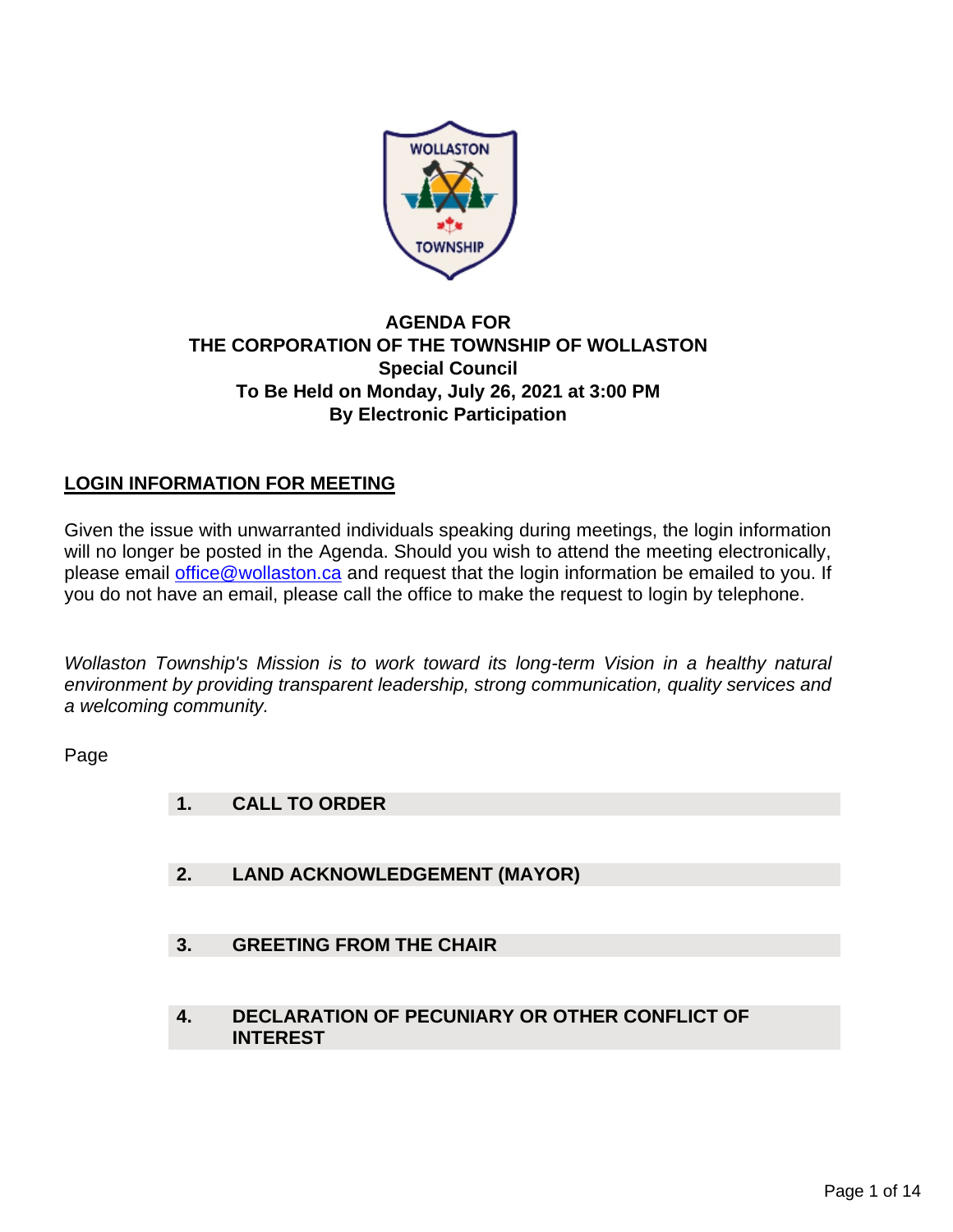## **5. ADOPTION OF AGENDA AND ANY NEW BUSINESS**

### **6. ITEMS FOR DISCUSSION AND MOTIONS**

- 3 4 6.1. Safe Use Hastings Request for support [SAFE USE HASTINGS -](#page-2-0) JULY 26-2021
- 5 6.2. Coe Hill ATV Club Request [COE HILL ATV CLUB REQUEST -](#page-4-0) JULY 26-2021
- 6 9 6.3. REQUEST FOR TENDER 2021-03 CULVERT REPAIR AND REPLACEMENT/ [CULVERT REPAIR AND REPLACEMENT -](#page-5-0) JULY 26-2021 ITEMS 1-6 - [DRAIN BROS. BID](#page-7-0)
- 10 13 6.4. NELLIE LUNN SALE OF LAND [REPORT FOR COUNCIL NELLIE LUNN -](#page-9-0) JULY 26-2021

## **7. BY-LAWS**

14 7.1. Confirming By-law 53-2021 - [CONFIRMING JULY 26-2021](#page-13-0)

### **8. ADJOURNMENT**

The Council of the Township of Wollaston adjourns to meet again on August 09, 2021 at 3:00 p.m. or at the call of the Mayor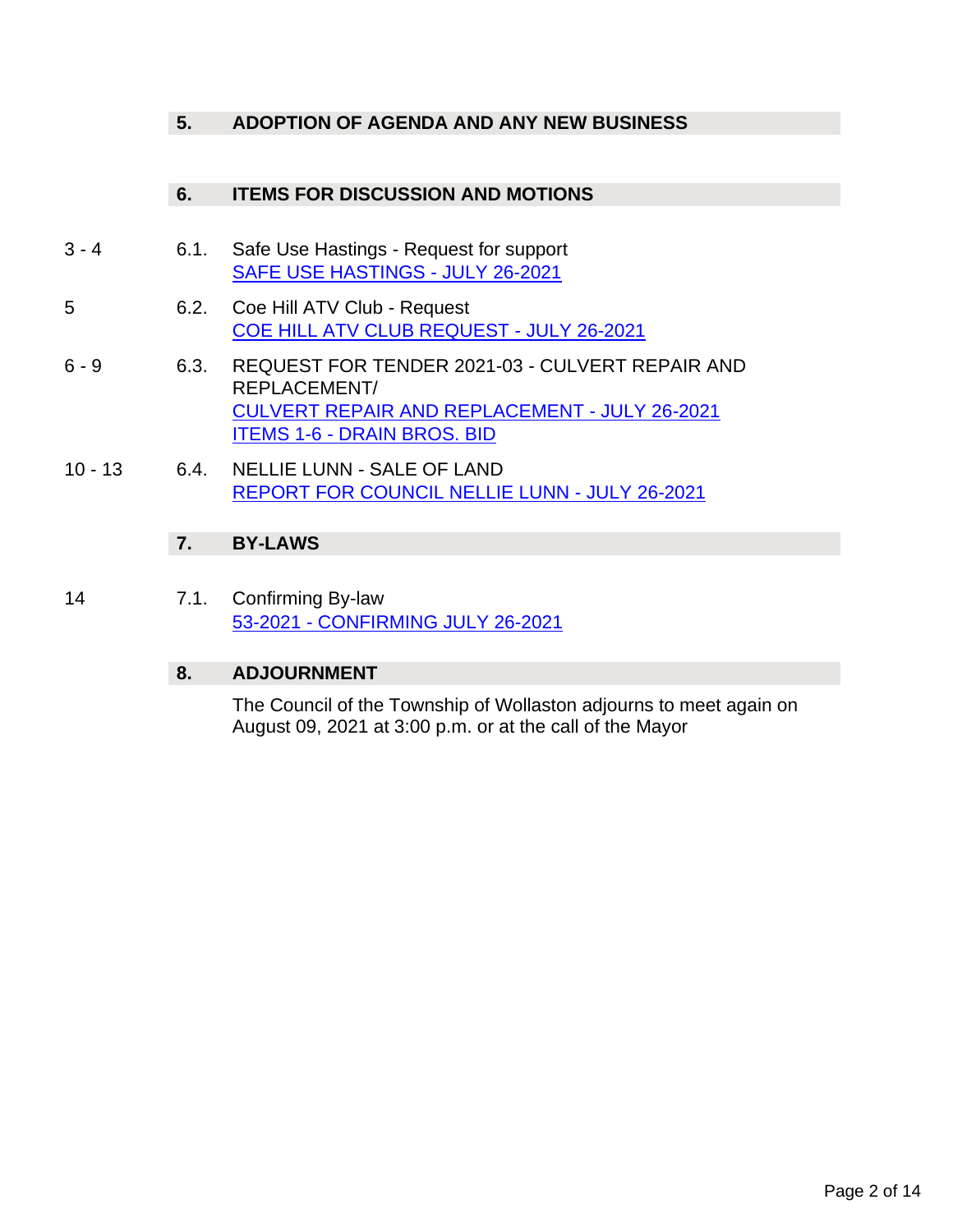[clerk@wollaston.ca](mailto:clerk@wollaston.ca) 613-337-5731 (Phone)



<span id="page-2-0"></span>90 Wollaston Lake Road **MAYOR: LYNN KRUGER**<br>COE HILL, ON KOL 1P0 **MAYOR: LYNN KRUGER CLERK: BERNICE CROCKER**<br>
240 207 5704 (PLEAD COURSER) [www.wollaston.ca](http://www.wollaston.ca/) 613-337-5789 (Facsimile)

**TO: Members of Council – Township of Wollaston**

**FROM: Bernice Crocker, Clerk Administrator**

**DATE: July 26th, 2021 – Special Meeting**

**RE: Safe Site Letter of Support** 

#### **RECOMMENDATION:**

It is recommended that Council consider the concerns of all Stakeholders when determining if support will be given.

It is further recommended that Council consider that it appears the only potentially viable site we can offer Safe Use Hastings is the parking area across from the Township office, which is used throughout the year as a parking area for snowmobiles, trucks, trailers, and other vehicles accessing the trails. Council may also choose to support the initiative without offering a location and ask that Safe Use Hastings consider other community areas.

### **PURPOSE:**

To determine if Council will provide a letter of support to Safe Use Hastings, and with support, where the mobile clinic will be located.

### **BACKGROUND:**

As reported in "MyBancroftNow" by Trevor Smith-Millar, Safe Use Hastings is applying to the federal government to help fund a safe injection site so that drug users have a safe place to use substances. The site will have access to safe supplies to curb infection, access to treatment, drugs to prevent overdose, health services, and in some cases social workers. The initiative is headed up by Dr. Ashley White, and managed by Lisa Fiorotto-Bickert, will serve communities in Coe Hill, Maynooth and Bancroft. Ideally, there would also be a social worker on board who can help those who are looking for treatment. In addition, there will be needle drop-off points where users can deposit used needles to dispose of them. Lisa advised that the points would have QR codes, which will tell users where the next safe injection site will be located.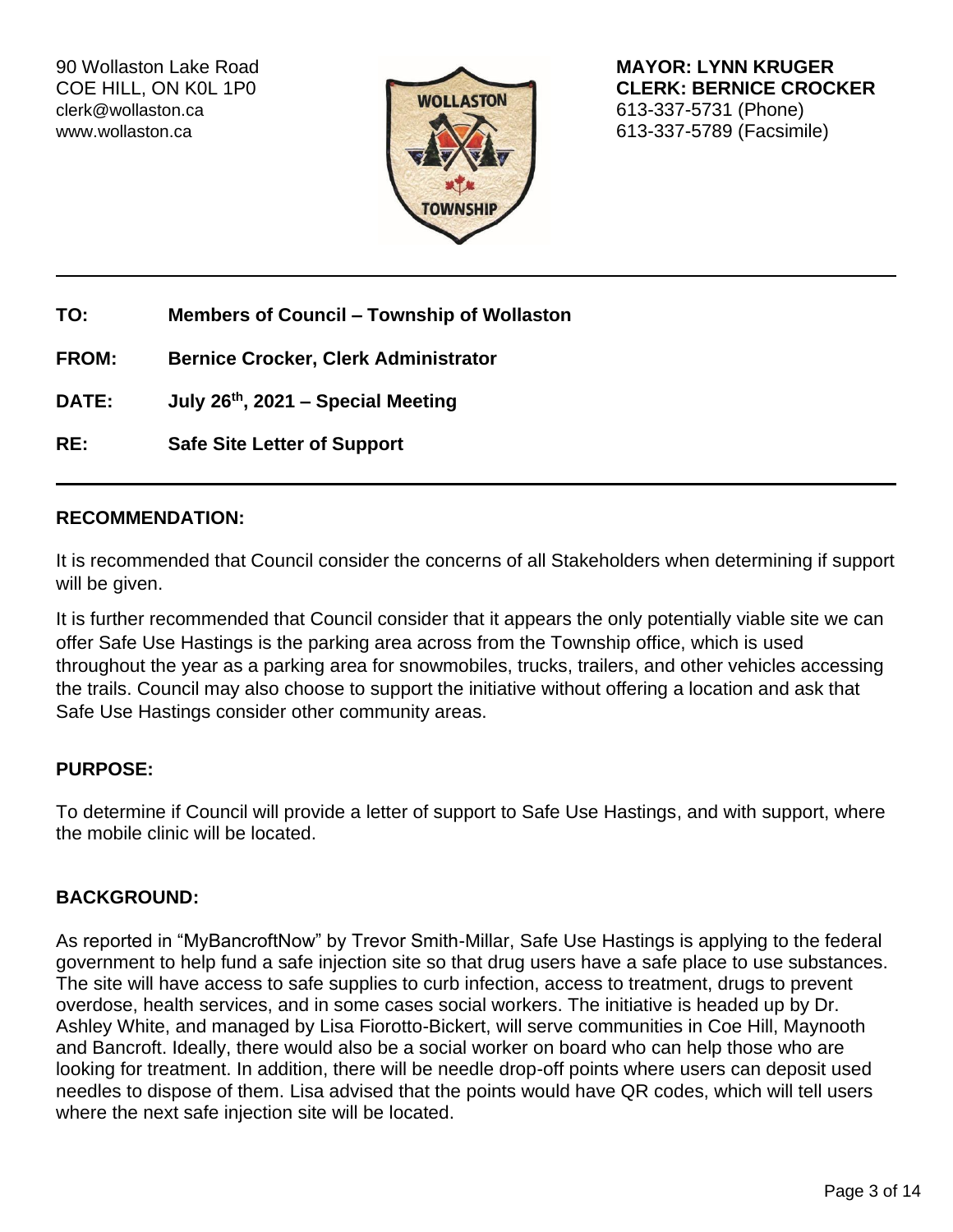Risks to both users and the public will decrease as needle drop-off points will stop syringes from winding up on public sidewalks, paths and other areas. Safe injection sites give users a safe, clean place to use drugs where someone can watch over them should they overdose. It also keeps users away from criminal activities associated with drugs. Between the homelessness situation and an overwhelmed and underfunded North Hastings Community Trust, a site like this will provide a safe place free of stigma where people can get access to treatment. When asked about concerns that the sites would bring drugs into the community, Lisa advised that drugs are already in the community, and one of the best ways to solve the crisis is to set up a place for users to feel safe and find a way out of addiction safely.

## **REPORT:**

Safe Use Hastings has so far received support from the OPP and has previous letters on file from Bancroft and Hastings Highlands prior to the switchover to the project being headed by Dr. Ashley White. Lisa has reached out to us asking for a letter of support which she can submit to Health Canada along with her application for funding. We also need to determine a safe, inconspicuous location.

The letter will detail that: "Safe Use Hastings has a proposed mobile site for the North Hastings communities that will help bridge the gaps in services and address health inequities experienced by some of our most rural and marginalized community members. Within North Hastings, there are people who use substances and share drug use equipment as they do not have the means to travel to where services are offered, or they have concerns about privacy or stigma when accessing services within a small community. Within this priority population, there is an increased risk of drugrelated morbidity and mortality.

We strongly support the vision that has been proposed by Safe Use Hastings. The mobile model will help build the capacity of people who use substances to apply harm reduction strategies that will increase safety and knowledge of how to reduce risk taking behaviors, and thereby leading to fewer drug-related deaths, bio-hazardous waste reduction, and overall morbidity within our community."

## **FINANCIAL IMPACT:**

N/A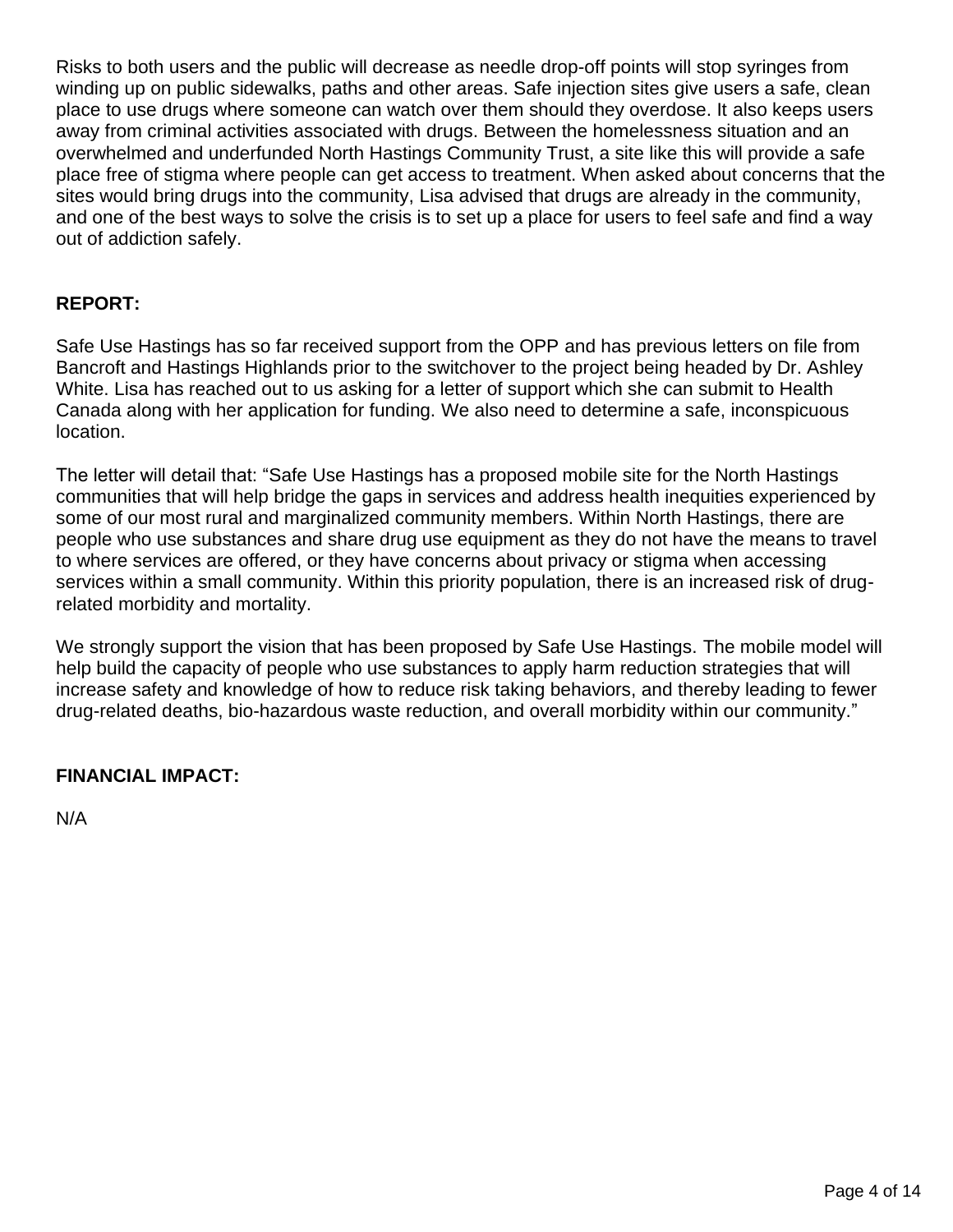[clerk@wollaston.ca](mailto:clerk@wollaston.ca) 613-337-5731 (Phone)



<span id="page-4-0"></span>90 Wollaston Lake Road **MAYOR: LYNN KRUGER** COE HILL, ON K0L 1P0 **CLERK: BERNICE CROCKER** [www.wollaston.ca](http://www.wollaston.ca/) **613-337-5789 (Facsimile)** 

**TO: Members of Council – Township of Wollaston**

**FROM: Bernice Crocker, Clerk Administrator**

**DATE: July 26th, 2021**

**RE: Coe Hill ATV Club – Request to conduct work on unopened road allowance For trail purposes**

#### **STAFF RECOMMENDATIONS:**

1. That Council allows the Coe Hill ATV Club to attend at the unopened road allowance between Lots 15 and 16, Concession 9, in the area of 20 Albert Road, to conduct the necessary work to straighten the trail to prevent individuals from trespassing on neighbouring properties.

#### **PURPOSE:**

To ensure the Township takes a structured and responsible approach to stakeholder concerns.

#### **BACKGROUND:**

The Coe Hill ATV Club is part of the local OFATV Club. The Coe Hill Riders ATV Club is a not-forprofit organization that was formed in 2018. It is run by a group of volunteers dedicated to bringing responsible recreational family-oriented riding to North Hastings and North Kawartha.

#### **REPORT:**

The Coe Hill ATV Club has received correspondence from concerned stakeholders who have indicated issues with individuals trespassing on their property. In an attempt to rectify this concern, the Coe Hill ATV Club is requesting permission from the Township to straighten the trail in the area of 20 Albert Road, between Lots 15 and 16, Concession 9. The only concern is that the ATV Club members working on this project must ensure that they are aware of the boundaries of the municipal road allowance to ensure work does not encroach on neighbouring properties.

### **FINANCIAL IMPACT:**

None. The Club has indicated all costs were be borne by the ATV Club.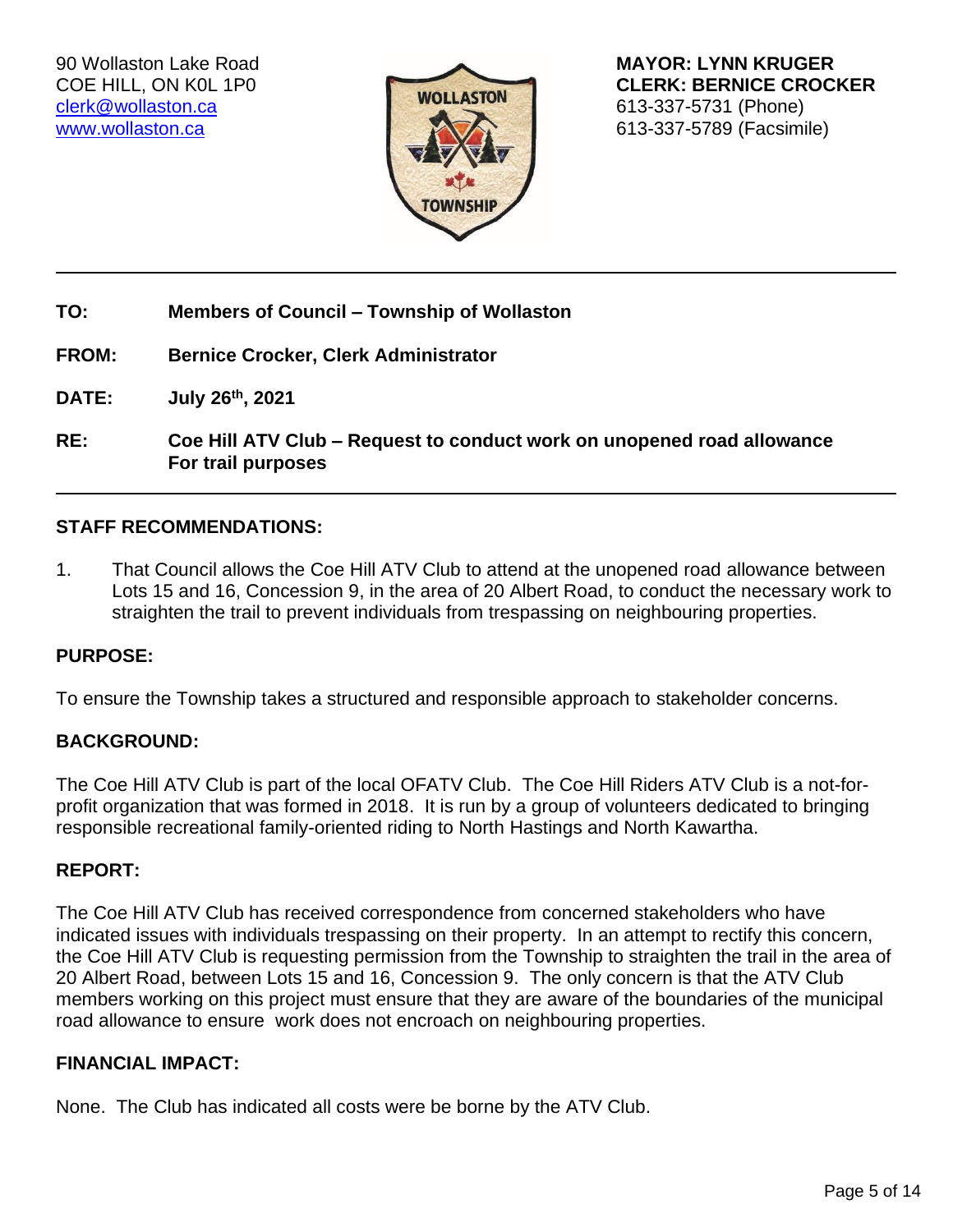

<span id="page-5-0"></span>90 Wollaston Lake Road **MAYOR: LYNN KRUGER** COE HILL, ON K0L 1P0 **CLERK: BERNICE CROCKER** [www.wollaston.ca](http://www.wollaston.ca/) **CONTENTS IN THE SET OF STATE OF STATE OF STATE OF STATE OF STATE OF STATE OF STATE OF STATE O** 

**TO: Members of Council – Township of Wollaston**

**FROM: Bernice Crocker, Clerk Administrator**

**DATE: July 26th, 2021**

**RE: Request for Tender – Culvert Repair and Replacement**

### **STAFF RECOMMENDATIONS:**

- 1. That Council approves the Request for Tender received from Drain Bros. Excavating Limited for the repair and replacement of culverts at a total cost of \$153,272.00 which does not include H.S.T.
- 2. That Council directs the Treasurer to allocate funds for payment as follows:

| $\mathbf{1}$ | 2021 BUDGET FUNDS ALLOCATED:           | \$40,500.00 |
|--------------|----------------------------------------|-------------|
| 2.           | <b>GAS TAX FUNDS:</b>                  | \$20,400.00 |
| 3.           | <b>OCIF FUNDS:</b>                     | \$36,260.00 |
| 4            | 2021 BUDGET – ROADS CONTINGENCY:       | \$15,450.00 |
| -5.          | <b>WORKING CAPITAL ROADS RESERVES:</b> | \$36,162.00 |

### **PURPOSE:**

To ensure the Township takes a responsible approach to Tender submissions.

# **REPORT:**

A Request for Tender was completed for culvert repair and replacement, as directed by the Public Works Superintendent. An addendum was also completed because a correction was required with Item No. 6 in the Tender. The addendum requested Item No. 6 in the original Tender to be submitted separately.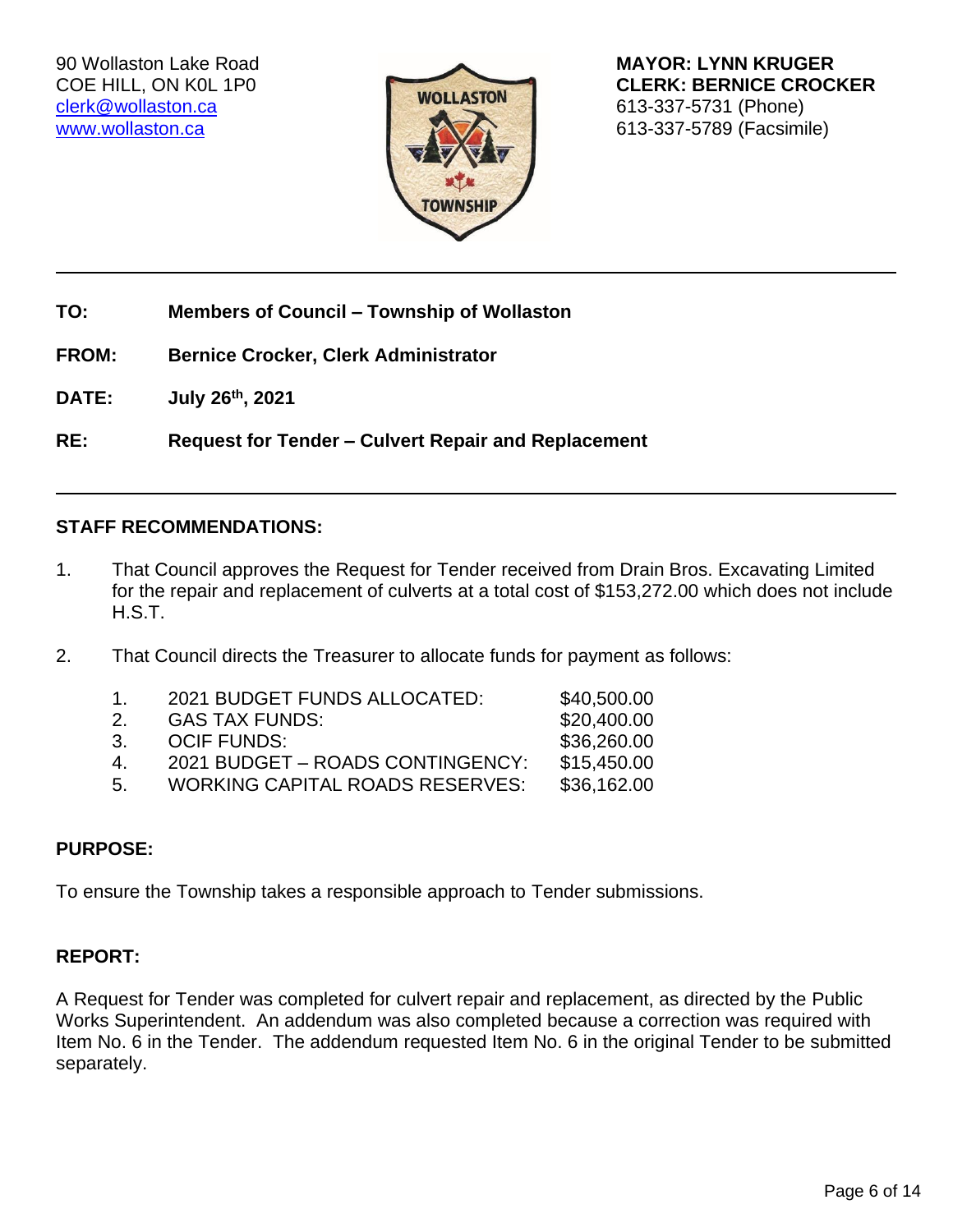One Tender was received from Drain Bros. Excavating Limited. I have attached the information taken from the Tender document received by Drain Bros. Excavating Limited which outlines the cost for Item Nos. 1 to 5 and Item No. 6. Item Nos. 1 to 5 show a cost of \$108,918.00 plus H.S.T. Item No. 6 shows a cost of \$44,354.00. The total overall cost for the repair and replacement of culverts is \$153,272.00, plus the H.S.T. In order to proceed with this project, it will be necessary to have funds taken from various reserves as described in Financial Impact paragraph next.

### **FINANCIAL IMPACT:**

| 2021 BUDGET FUNDS ALLOCATED        | \$45,000.00  |
|------------------------------------|--------------|
| <b>REQUIRED FROM GAS TAX FUNDS</b> | \$20,400.00  |
| <b>REQUIRED FROM OCIF FUNDS</b>    | \$36,260.00  |
| REQUIRED FROM 2021 BUDGET - ROADS  | \$15,450.00  |
| <b>CONTINGENCY</b>                 |              |
| REQUIRED FROM WORKING CAPITAL      | \$36,162.00  |
| <b>ROADS RESERVES</b>              |              |
|                                    |              |
|                                    |              |
| <b>PROJECT TOTAL</b>               | \$153,200.00 |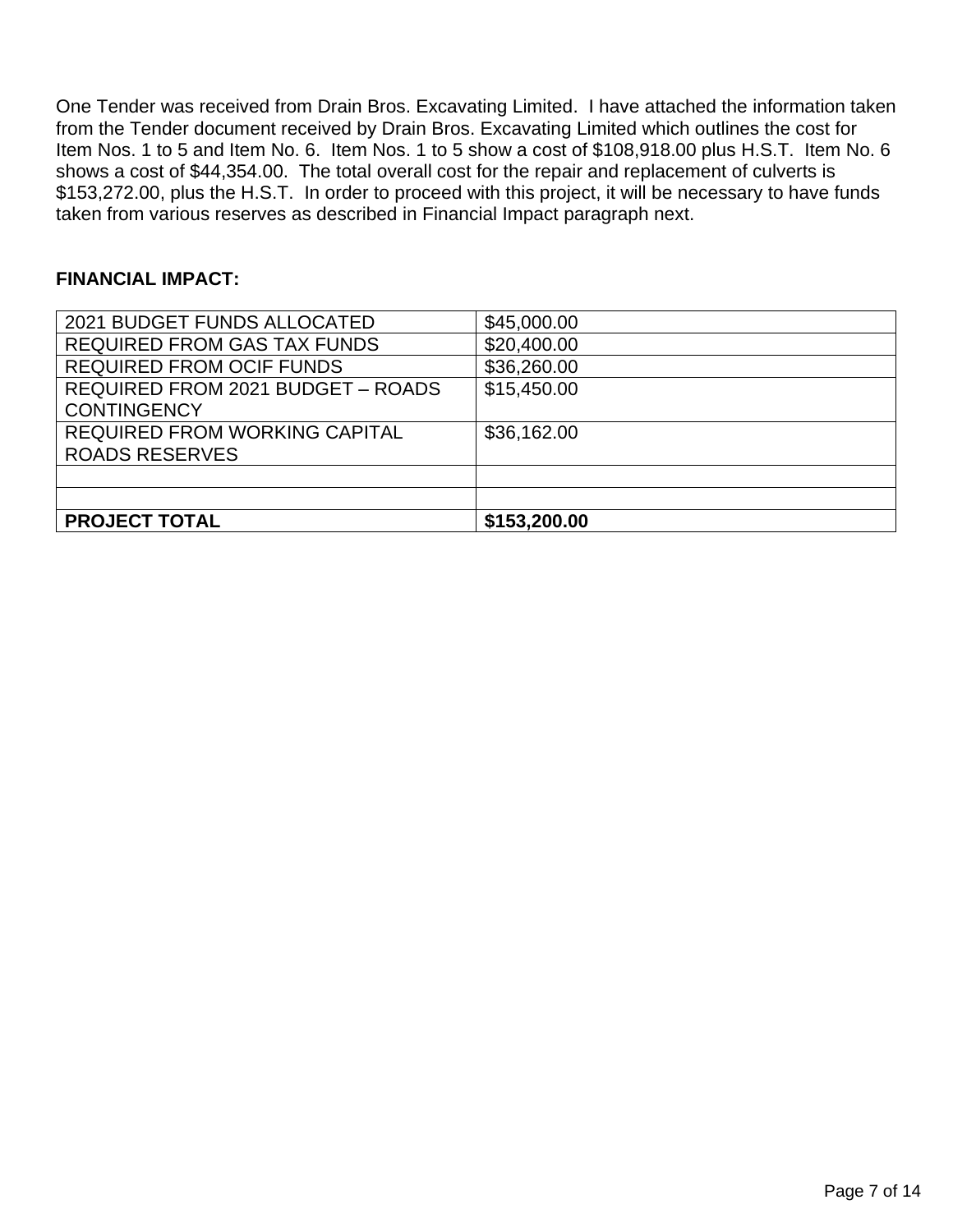<span id="page-7-0"></span>

| Item           | <b>OPSS</b> | <b>Item Material</b>                           | Rating         | <b>Size</b>                       |                           | Total |
|----------------|-------------|------------------------------------------------|----------------|-----------------------------------|---------------------------|-------|
| 1              | 304         | Polyethylene -<br>HPPE - Smooth<br>Inside Wall | 320 MPR        | 12.3 m x<br>400 mm                | $\omega$                  |       |
| $\overline{2}$ | 304         | Polyethylene -<br>HPPE - Smooth<br>Inside Wall | 320 MPR        | $12.3 \text{ m x}$<br>400 mm      | $C_{\mathcal{C}}$         |       |
| 3              | 304         | Polyethylene -<br>HPPE - Smooth<br>Inside Wall | 320 MPR        | $12.3 \text{ m} \times$<br>400 mm | $732^{\omega}$            |       |
| 4              | 304         | Polyethylene -<br>HPPE - Smooth<br>Inside Wall | <b>320 MPR</b> | 12.6 m $X$<br>500 mm              |                           |       |
| 5              | 304         | Polyethylene -<br>HPPE - Smooth<br>Inside Wall | 320 MPR        | $12.6 \text{ m X}$<br>500 mm      |                           |       |
|                | 304         | Polyethylene -                                 |                | 13.4m                             |                           |       |
| 6              |             | HPPE - Smooth                                  | 320 MPR        | $\overline{2x}$                   |                           |       |
|                |             | <b>Inside Wall</b>                             |                | 9.14m                             |                           |       |
|                |             |                                                |                |                                   | <b>TOTAL TENDER PRICE</b> | W     |
|                |             |                                                |                | (Not including applicable taxes)  |                           |       |
|                |             |                                                |                |                                   |                           |       |
|                |             |                                                |                |                                   |                           |       |
|                |             |                                                |                |                                   |                           |       |

 $\frac{\sqrt{3}}{\sqrt{3}}$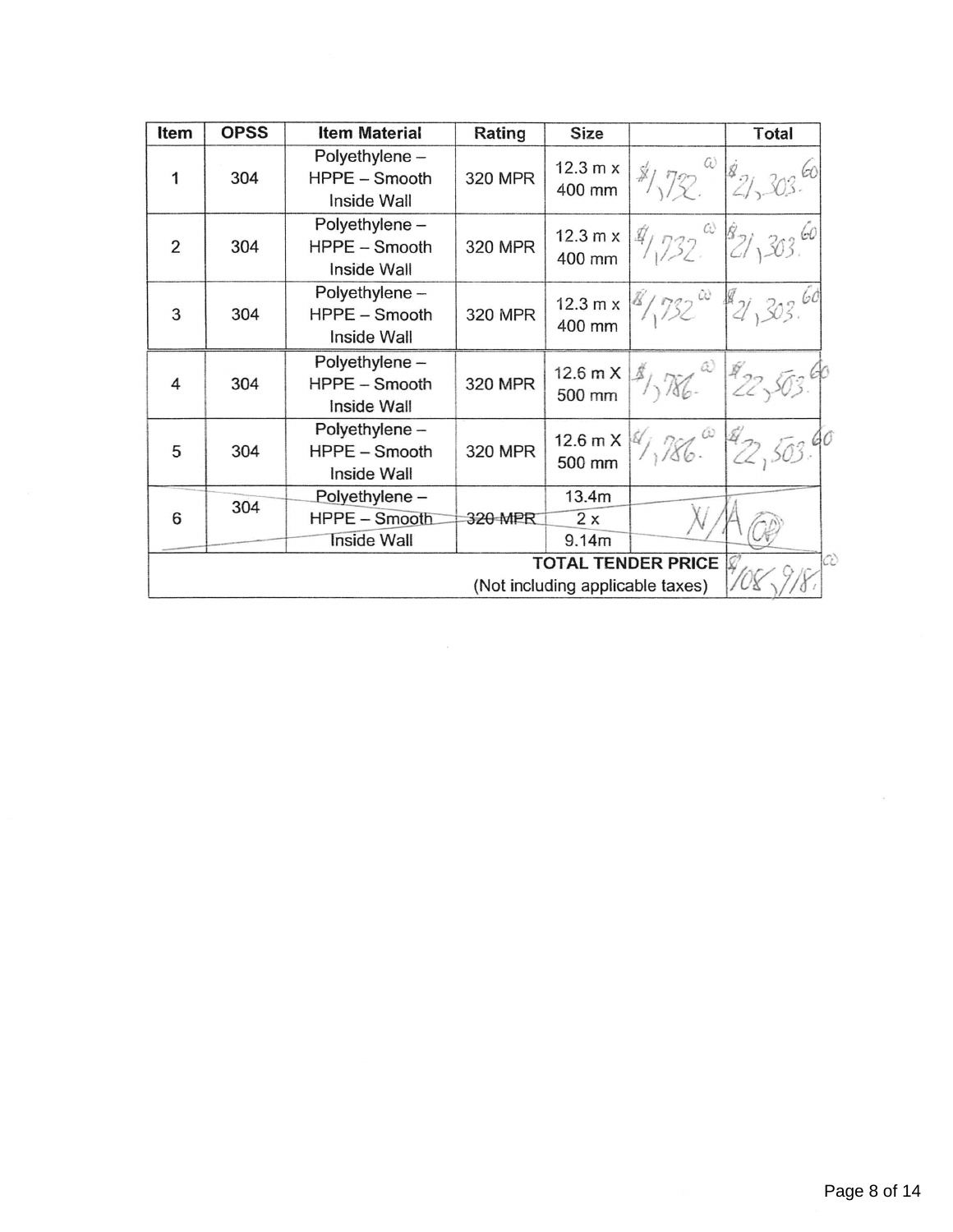| Item                             | <b>OPSS</b> | <b>Item Material</b> | Rating  | <b>Size</b> |                       | Total |
|----------------------------------|-------------|----------------------|---------|-------------|-----------------------|-------|
|                                  |             | Polyethylene $-$     |         | 13.4m       | $\mathbb{C}^{\times}$ |       |
| 6                                | 304         | HPPE - Smooth        | 320 MPR | 2x          | B                     |       |
|                                  |             | Inside Wall          |         | 914m        |                       |       |
| <b>TOTAL TENDER PRICE V</b>      |             |                      |         |             |                       |       |
| (Not including applicable taxes) |             |                      |         |             |                       |       |

Locations have been marked with stakes, as well as marked on the roadway. Provisional price for culvert number 6.

Please submit your bids accordingly.

price for culvert number 6.

 $304$  HPPE—Smooth 320 MPR 2  $\alpha$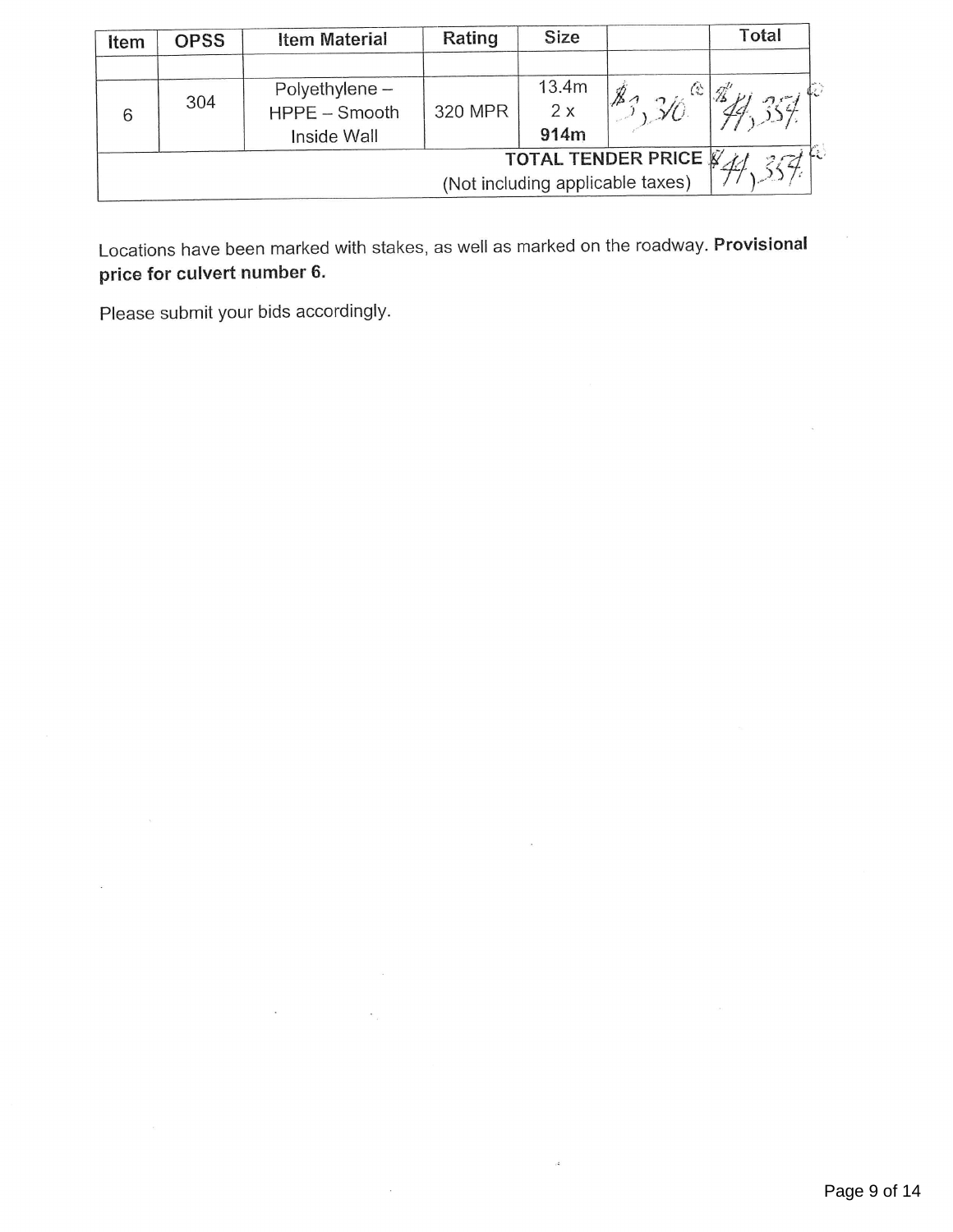[clerk@wollaston.ca](mailto:clerk@wollaston.ca) 613-337-5731 (Phone)



<span id="page-9-0"></span>90 Wollaston Lake Road **MAYOR: LYNN KRUGER** COE HILL, ON K0L 1P0 **CLERK: BERNICE CROCKER** [www.wollaston.ca](http://www.wollaston.ca/) **CONTROLLER INTERNATIONAL CONTROLLER INTERNATIONAL CONTROLLER INCORPORATION** 

**TO: Members of Council – Township of Wollaston**

**FROM: Bernice Crocker, Clerk Administrator**

**DATE: July 26th, 2021 – Special Meeting**

**RE: Sale of Nellie Lunn Park land owned by Township**

### **BACKGROUND:**

In 2019, the Nellie Lunn Working Group provided a report to Council at the May 06, 2019, meeting. The report provided an update and status of negotiations with Hastings Trails Incorporated as well as historical and timelines information. The working group noted several concerns with the current site, including the following:

### **Existing Conditions**

During a group tour held in mid-2019 which included both Council members and Community Members, a number of concerning conditions existed (as noted in meeting notes), these included:

- i) Stones placed to deter ATVer's from entering exist but are easily to maneuver around. Additional stones or barriers would need to be installed.
- ii) There is very little signage just three small signs, indicating no motorized vehicles, to remain on the marked path and one indicating the trail is a "Nature Preserve". However, all signage does include our crest which is positive. The area does need better signage, and at a minimum a list of rules posted.
- iii) The ground was uneven, had several steep hills, a number of swampy areas and "wetland" areas. The boardwalks in the park are in disrepair and are not sufficient to allow visitors to pass wet areas safely, without falling into knee-deep swamp. The boardwalk areas make up a significant amount of the "blue" trail (the only trail through Nellie Lunn)
- iv) Previously maintained areas had since overgrown as volunteers have stopped keeping these paths clear of debris, vegetation growth and weeds.
- v) The blue trail is not well-marked, does not indicate that it leads to a washroom or lake, nor is the lake suitable for swimming.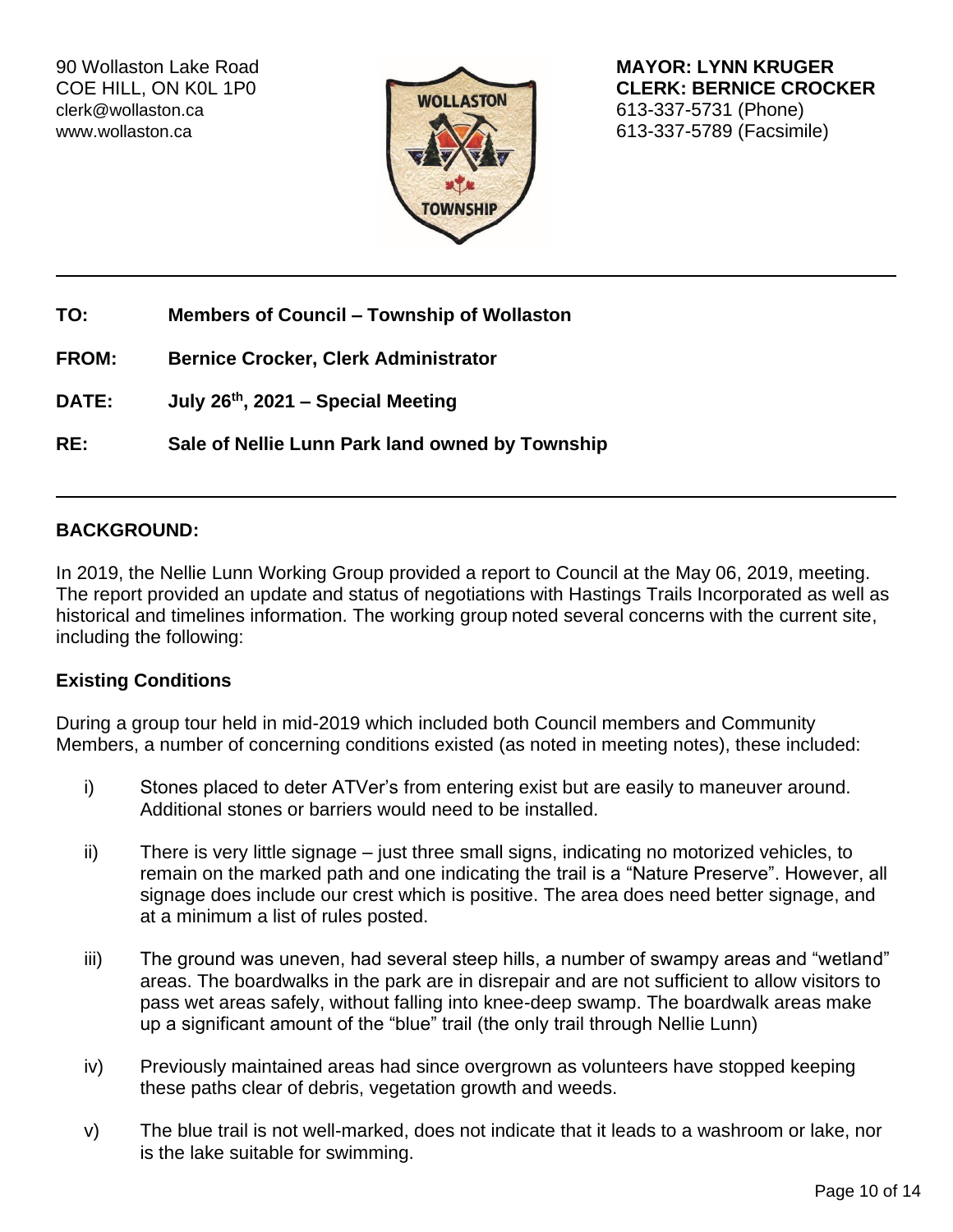vi) There is an outhouse that is in good repair, although the pathway leading to it is overgrown and not marked. It is situated in a low-lying area, about 40 metres from the lake. It was noted at the time it would need some minor repairs.

### **Complaints**

Since June 2019, abutting landowners have presented the Township with several complaints of ongoing issues. These include continued trespassing, vehicles blocking access to their property, safety issues and individuals continuing to access Nellie Lunn regardless of closure which presents significant liability issues.

## **Other Considerations & Working Group (WG) Recommendations**

- i) The WG was supportive of trail development in Wollaston Township to support economic development and tourism, however it was recommended that other possible locations for trail development be considered, given the concerns identified about developing the Nellie Lunn site.
- ii) There will be ongoing municipal costs to maintain the trails to the standards outlined in the **North Hastings Non-Motorized Master Management Plan**. This includes costs previously discussed under the "Financial Concerns" heading above.
- iii) Hastings Trails Inc. (as the identified trail system management group) may also require funding to support their operations, from their municipal partners or through sale of passes as noted in the **North Hastings Non-Motorized Master Management Plan**
- iv) It is outlined in the **North Hastings Non-Motorized Master Management Plan** that municipalities may create a system of volunteers to help support the operations of their trails. Wollaston Township should also consider the process of establishing a group of trail volunteers and required staff, to ensure ongoing success.
- v) The Nellie Lunn Nature Preserve will need to be added to the **Asset Management Plan** for projection of replacement items, timelines, and costs.
- vi) Council has discussed in the past 12 months that the park will be closed for set times during hunting season. This is an ongoing safety concern in the area as clear boundaries are not distinguished and signage is not up. Understanding that even when the park is closed it appears numerous stakeholders are still accessing it, there is a large public safety issue.
- vii) There are two private road encroachment agreements that allow Township Staff and four property owners to access their properties, adjacent to Nellie Lunn. One private road runs through the Township owned Nellie Lunn property, and that agreement is in place with the four residents at Urbach Lake. However, the current property owner off The Ridge Road, has confirmed the encroachment agreement was never registered on title to the property when they purchased it. There is no current agreement with the Township to access Nellie Lunn using private roads and the Township has no access to private property.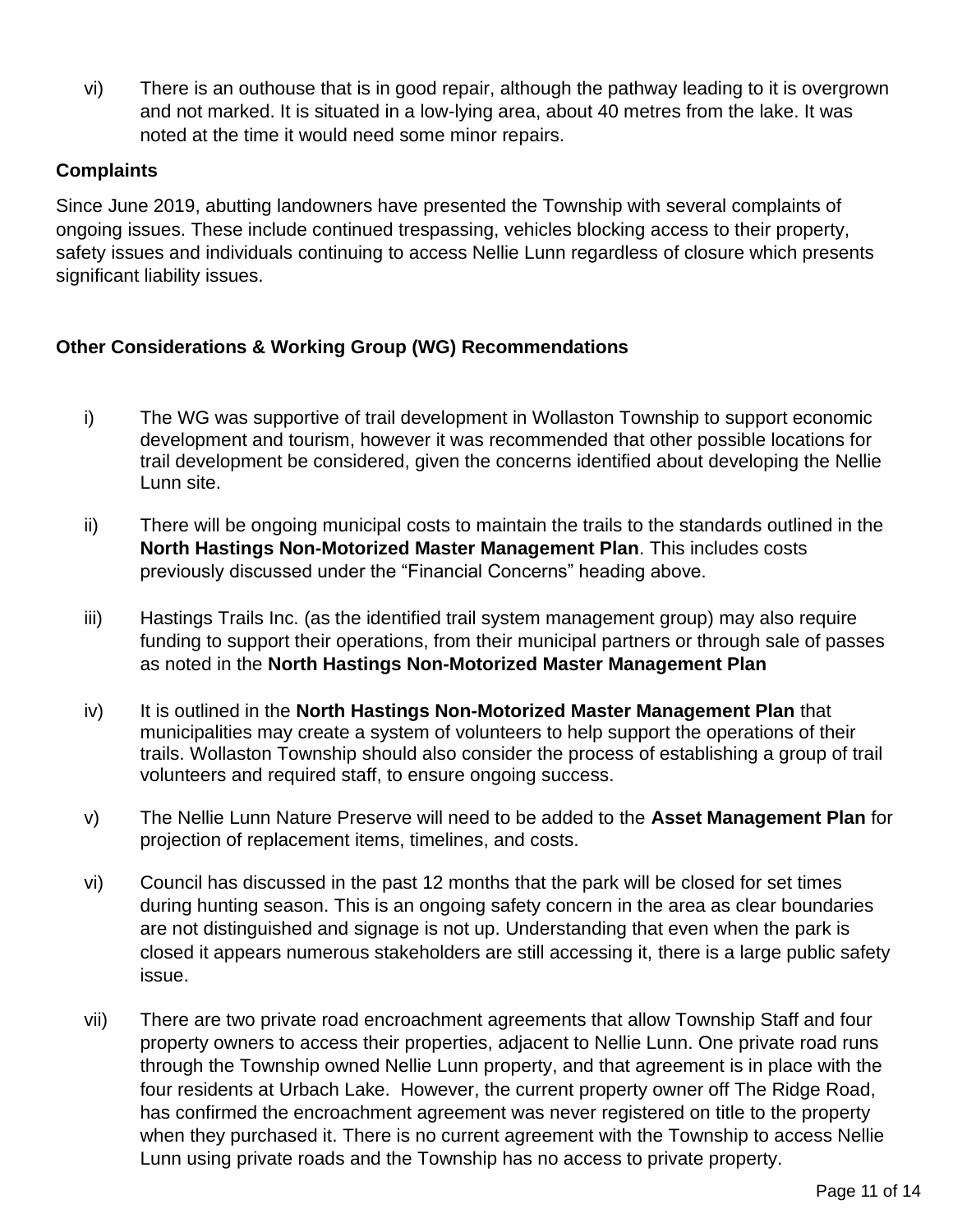viii) Funding has been available in the past if we were to work with Hasting Trails Inc. along with two additional Townships. However, budget, costs and program information were determined in 2019, and all would need to be revisited to be accurately presented. In 2019, the cost to the township for revitalization of trails was an approximate \$20,000, on top of additional changes (parking, etc. as above).

### **FINANCIAL IMPACT:**

- i) Nellie Lunn is a 100-acre, land-locked property accessible only by an unopened Road Allowance on The Ridge Road. As the Road Allowance is currently not maintained by the Township, any trail upgrade or access would mean the Township would have an ongoing financial responsibility to maintain it.
- ii) There is no survey on file for this property, which is needed for defined boundaries and signage. The cost of a survey would be an additional expense to the Township.
- iii) In 2005 it was an estimated \$50,000 cost to add gravel on the unassumed Road Allowance to make it passable as the main entrance
- iv) Parts of the trail overlap private roads. To ensure that Township does not become financially responsible or liable for maintaining portions of private roads trail development under this project would be for "new" trails, rather than upgrading trails, which is more expensive.
- v) Considering concerns regarding trespassing (noted as early as 2005) the Working Group recommended extensive signage, which the Township would become financially responsible for maintaining in the future.
- vi) Based on the natural topography (swamps and wetlands especially) of Nellie Lunn there are limitations to the extent trails can be expanded upon. There are only a few kilometres of trail currently, and likely on 10km which can be expanded upon. As some of these wetlands may be Environmentally Protected a Basic Impact Assessment was recommended by the Working Group which would be an additional cost to the Township. Bridges, culverts, and other features may also add to the Townships total costs incurred.
- vii) Parking is not sufficient as there is only enough room for approximately 3 vehicles. Expansion would require one-time funding and ongoing maintenance funding.
- viii) Allegedly there is a fire pit which would need to be removed due to safety concerns, and a washroom which must be maintained.
- ix) There will be initial costs in the form of increased wages (based on hours and overtime) for the Roads Superintendent, Administrator, Treasurer and CBO to attend meetings, on-site visits, training and/or obtain permits as the project commences.
- x) Additional amenities such as picnic tables, benches, sunshades etc. may want to be placed at an additional cost.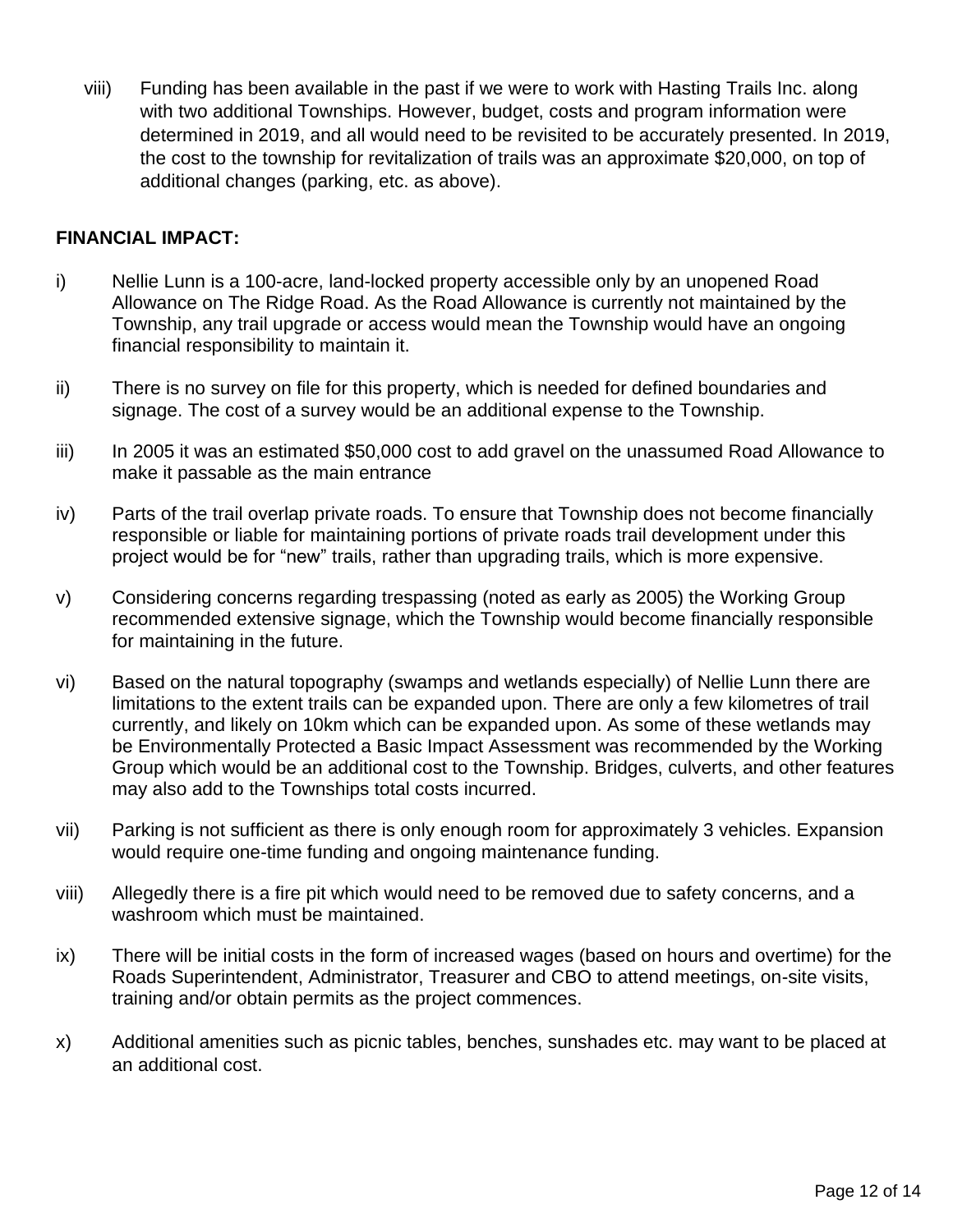## **CONCLUSION:**

Council members have considered the report from the Nellie Lunn Working Group, complaints of the safety and liability issues with individuals trespassing onto neighbouring lands, the extensive costs required to provide for a legal entrance which would include a survey, review of the existing wetlands, attempted excavation of the lands, directional signs and, continued operational costs. Council members have also considered the lack of economic benefit provided to the Township versus the financial costs to make the Nellie Lunn land a safe and sustainable area for stakeholders. It is therefore the opinion of Council members that it is in the best interests of the Township to sell Nellie Lunn Park lands and place the proceeds from the sale into a reserve for construction of a Fire Hall which will benefit all stakeholders in the Township.

This meeting is open to the Public to provide comments/concerns regarding this decision. As this meeting is being held electronically, please provide your comments in the "Chat" section of the Zoom meeting and you will be placed in order as received.

If any individuals are not able to attend the meeting, please send your comments/concerns by email to: office@wollaston.ca and we will ensure your comments/concerns are provided to Council members. If you do not have email, please provide your concerns in writing to the municipal office and we will ensure your comments/concerns are provided to Council members.